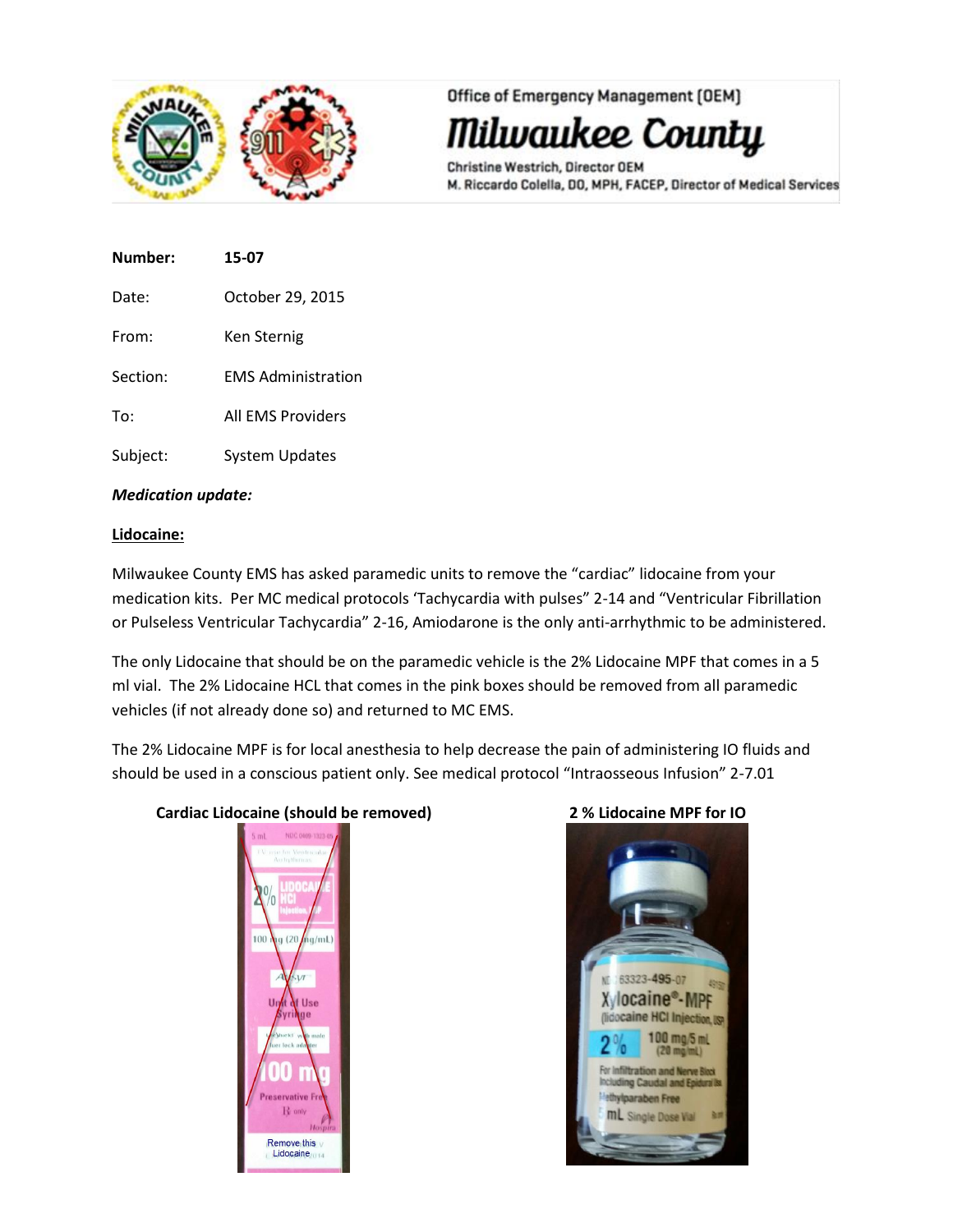## *IV solutions and tubing changes:*

FMLH is changing supply vendors for their IV solutions and tubing from Hospira to Baxter. Folks will notice new supplies arriving as of October 1, 2015. The changeover will occur over the next few months. Currently there is a national shortage of NS and Baxter is importing NS from Spain and European Union facilities. Until the shortage is resolved, you may see NS IV solution bags with a different covering to the port you connect the IV tubing to. Current Hospira IV tubing will connect into this port. The IV solution connection port has a rubber valve that will close off the IV solution if the bag has been spiked and the IV tubing is removed. Please see the attached pages for further explanations. Extension sets, 60 gtts (mini drips) and 10 gtts (marco-blood tubing) will also be changed in the near future. Please let your FD supply liaison and MC EMS (Ken Sternig) know if you get any IV solutions or tubing that does not seem to be appropriate.



# **Designed with Safety in Mind**

Put to the test millions of times every week. You want the best for your patients while keeping an eye on the bottom line. Baxter's CLEARLINK IV Access System can help. Rated "More Desirable" by the ECRI Institute1, the CLEARLINK System has established a history of reliability. Ask your local Baxter representative how the CLEARLINK System's broad portfolio of products can help you meet your goals cost effectively.

Baxter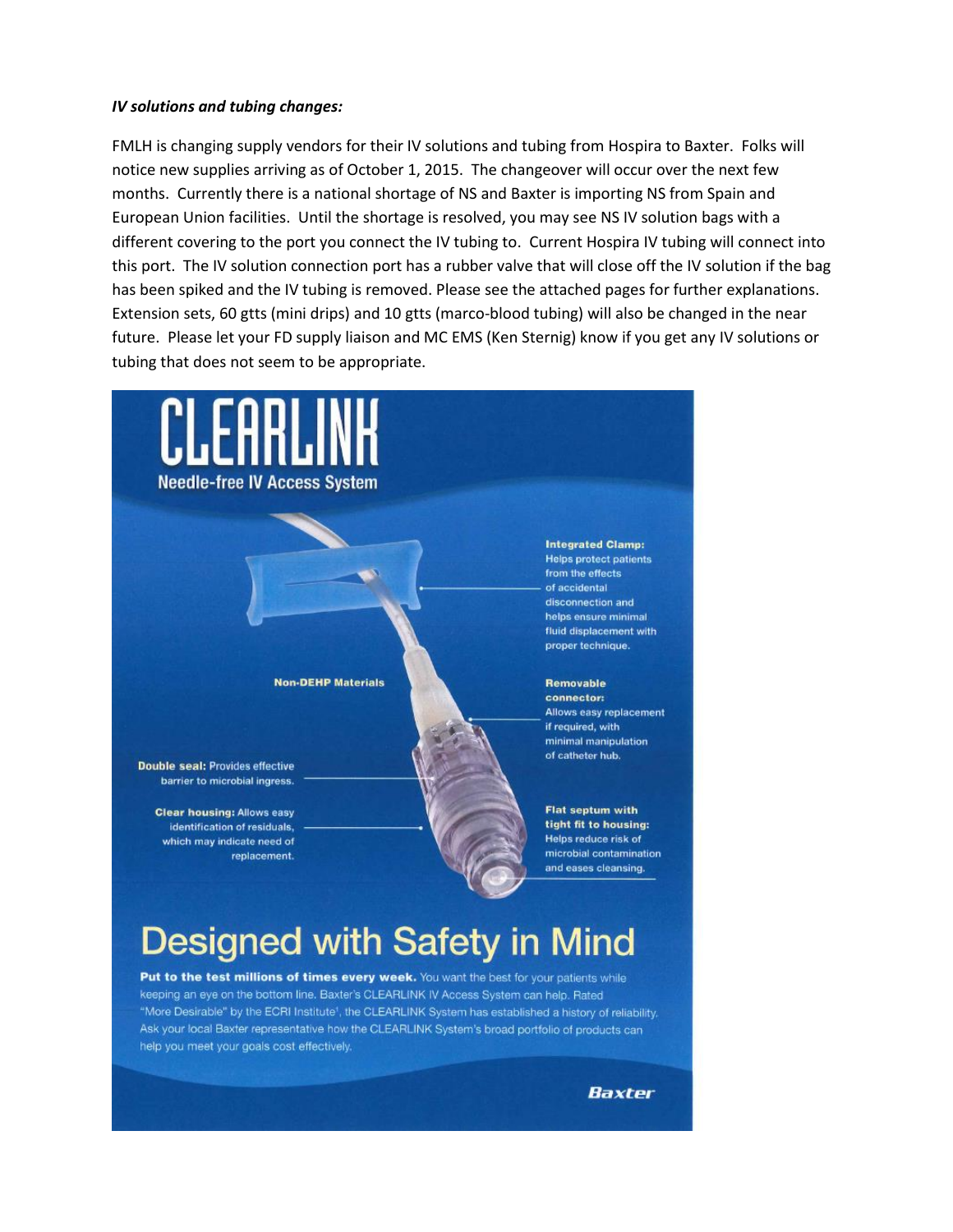# **Viaflo - Instructions for Use**



Opening the overwrap: Hold the bag with overwrap vertically.

Note: The overwrap has 2 slits at both the upper corners.



### Opening the overwrap:

Tear the overwrap from the slit downwards in a smooth movement.

Note: After the bag is removed from the overwrap. It is important to check for leaks by squeezing the inner bag firmly.



#### **Accessing Administration Port:** Use aseptic technique.

Twist-off the protector cap from the administration port of the bag. This allows for an aseptic opening and therefore does not require disinfecting of the administration port before spiking.



#### **Spike Connection:**

Hold the base of the Viaflo port system and insert the spike. A slight resistance should be felt as the port membrane is broken.

Use only with a non-vented set or a vented set with the vent closed.



#### Spike connection:

Use a twisting motion during insertion. Insert the spike until the shoulder of the spike is level with the port.

Do not insert the shoulder of the spike into the port.

Note: To avoid piercing the bag, do not fold the bag during insertion.



### Admixing:

Disinfect the medication port using aseptic technique. Hold the base of the Viaflo port system and insert the needle (19-22 gauge) through the center of the injection site membrane of the medication port. After injecting medication mix solution and medication thoroughly. For high-density medication such as potassium chloride, tap the ports gently while ports are upright and mix.

Note: Do not use additives which are incompatible.

Caution: Do not store bags containing added medications.

#### **Warnings:**

- Do not remove unit from overwrap until ready for use.
- Use only if the solution is clear, without visible particles and if the container is undamaged.
- Administer immediately following the insertion of infusion set.
- Do not vent.
- The solution should be administered with sterile equipment using an aseptic technique.
- Discard after single use.
- Discard any unused portion. ٠
- Do not reconnect partially used bags.

For product information please call Baxter Medical Information at 1-800-933-0303

USMP/SG152/14-0002 4/14